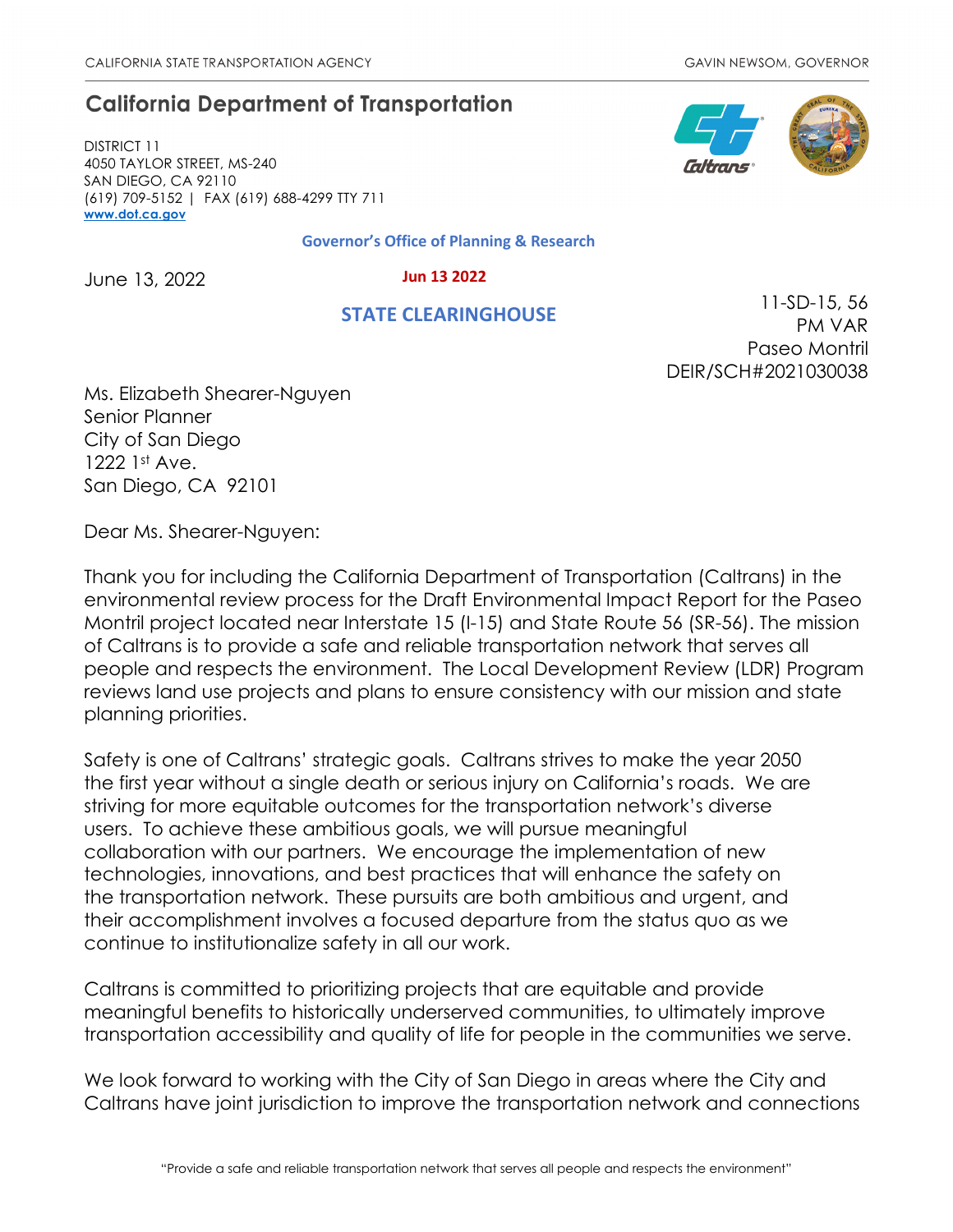Ms. Elizabeth Shearer-Nguyen, Senior Planner June 13, 2022 Page 2

between various modes of travel, with the goal of improving the experience of those who use the transportation system.

Caltrans has the following comments:

## **Traffic Impact Study**

- Caltrans noted that the VMT and Traffic/Transportation study is "forecasted to have a significant VMT transportation impact". It is noted that "The proposed VMT reduction measures cannot be assured to reduce the VMT to below 85% of the mean; therefore, the Project will continue to have a significant and unavoidable VMT transportation impact." A finding of a project having significant and unavoidable VMT related impacts does not relieve the project from fulfilling statutory responsibilities to provide mitigations to resolve the impacts, under CEQA, Government Code §15020 and §15021.
- The Local Mobility Analysis Study (Appendix B-1) has been reviewed and we have no further comments.
- All of Paseo Montril Development construction will be accessed through the project's private property and Paseo Montril street. There will be no access from Caltrans' Right-of-Way (R/W) or freeway ramps.
- All grading must be outside Caltrans' R/W including the new toe of slope.

## **Hydrology and Drainage Studies**

The Hydraulics Branch has reviewed the Paseo Montril Utility Plan and has no additional comments. If grading or drainage patterns and features change, a resubmission is required for review.

### **Complete Streets and Mobility Network**

Caltrans views all transportation improvements as opportunities to improve safety, access and mobility for all travelers in California and recognizes bicycle, pedestrian and transit modes as integral elements of the transportation network. Caltrans supports improved transit accommodation through the provision of Park and Ride facilities, improved bicycle and pedestrian access and safety improvements, signal prioritization for transit, bus on shoulders, ramp improvements, or other enhancements that promotes a complete and integrated transportation network. Early coordination with Caltrans, in locations that may affect both Caltrans and the City of San Diego, is encouraged.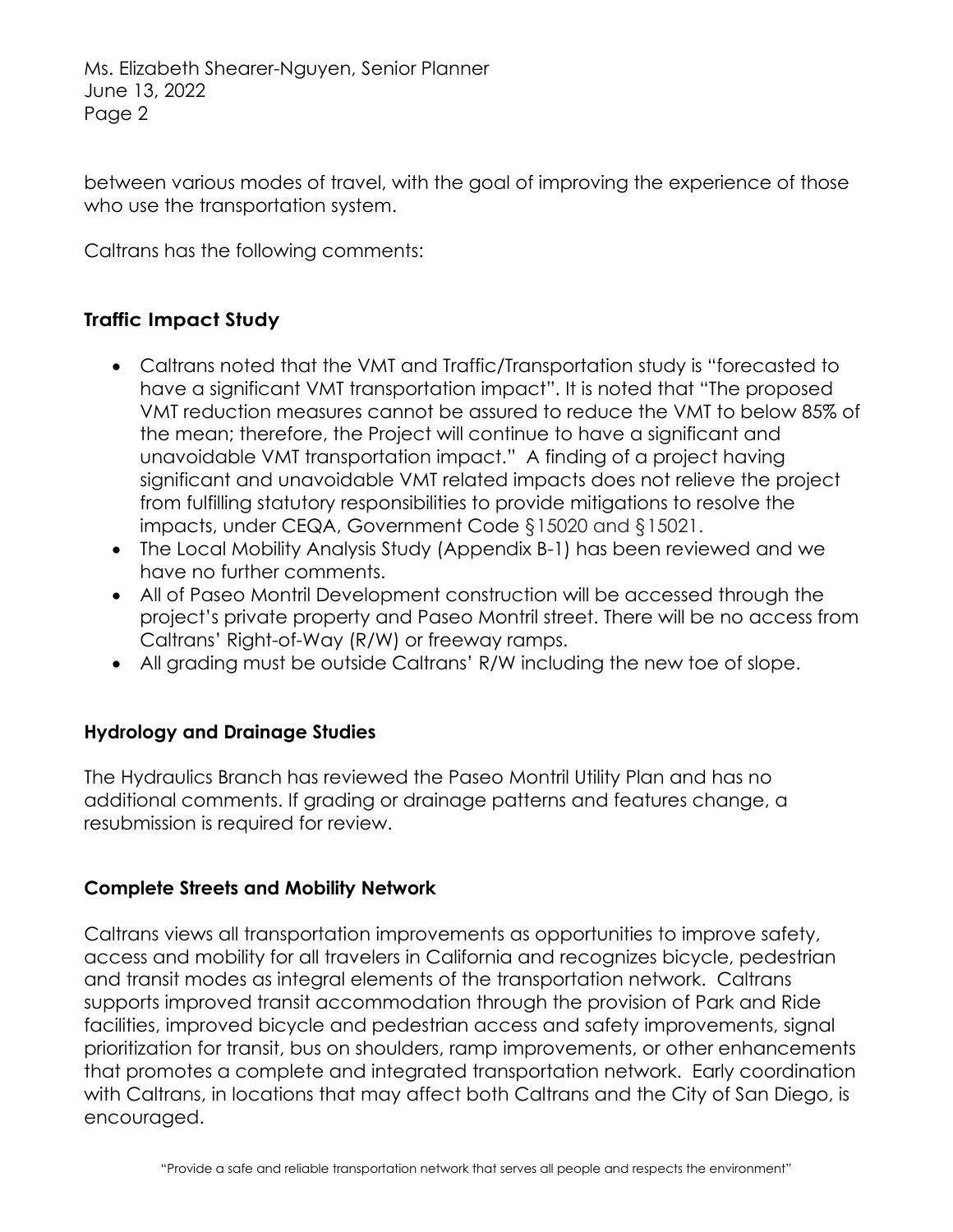To reduce greenhouse gas emissions and achieve California's Climate Change target, Caltrans is implementing Complete Streets and Climate Change policies into State Highway Operations and Protection Program (SHOPP) projects to meet multi-modal mobility needs. Caltrans looks forward to working with the City to evaluate potential Complete Streets projects.

Bicycle, pedestrian, and public transit access during construction is important. Mitigation to maintain bicycle, pedestrian, and public transit access during construction is in accordance with Caltrans' goals and policies.

### **Land Use and Smart Growth**

Caltrans recognizes there is a strong link between transportation and land use. Development can have a significant impact on traffic and congestion on State transportation facilities. In particular, the pattern of land use can affect both local vehicle miles traveled and the number of trips. Caltrans supports collaboration with local agencies to work towards a safe, functional, interconnected, multi-modal transportation network integrated through applicable "smart growth" type land use planning and policies.

The City should continue to coordinate with Caltrans to implement necessary improvements at intersections and interchanges where the agencies have joint jurisdiction.

### **Noise**

The applicant must be informed that in accordance with 23 Code of Federal Regulations (CFR) 772, the Department of Transportation (Caltrans) is not responsible for existing or future traffic noise impacts associated with the existing configuration of I-15 and SR-56.

### **Environmental**

Caltrans welcomes the opportunity to be a Responsible Agency under the California Environmental Quality Act (CEQA), as we have some discretionary authority of a portion of the project that is in Caltrans' R/W through the form of an encroachment permit process. We look forward to the coordination of our efforts to ensure that Caltrans can adopt the alternative and/or mitigation measure for our R/W. We would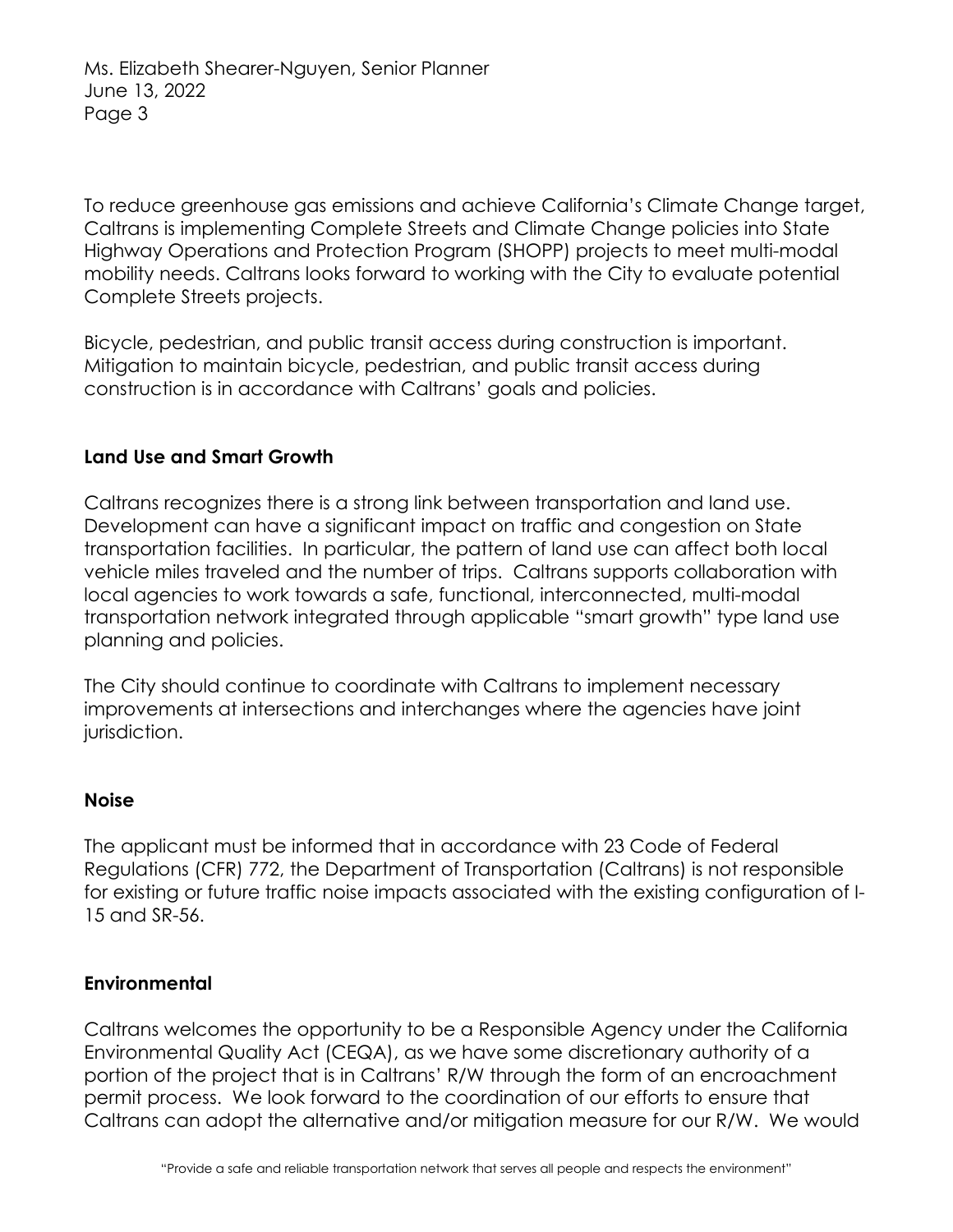Ms. Elizabeth Shearer-Nguyen, Senior Planner June 13, 2022 Page 4

appreciate meeting with you to discuss the elements of the EIR that Caltrans will use for our subsequent environmental compliance.

An encroachment permit will be required for any work within the Caltrans' R/W prior to construction. As part of the encroachment permit process, the applicant must provide approved final environmental documents for this project, corresponding technical studies, and necessary regulatory and resource agency permits. Specifically, CEQA determination or exemption. The supporting documents must address all environmental impacts within the Caltrans' R/W and address any impacts from avoidance and/or mitigation measures.

We recommend that this project specifically identifies and assesses potential impacts caused by the project or impacts from mitigation efforts that occur within Caltrans' R/W that includes impacts to the natural environment, infrastructure including but not limited to highways, roadways, structures, intelligent transportation systems elements, on-ramps and off-ramps, and appurtenant features including but not limited to lighting, signage, drainage, guardrail, slopes and landscaping. Caltrans is interested in any additional mitigation measures identified for the project's draft Environmental Document.

### **Broadband**

Caltrans recognizes that teleworking and remote learning lessen the impacts of traffic on our roadways and surrounding communities. This reduces the amount of VMT and decreases the amount of greenhouse gas (GHG) emissions and other pollutants. The availability of affordable and reliable, high speed broadband is a key component in supporting travel demand management and reaching the state's transportation and climate action goals.

## **Right-of-Way**

- Per Business and Profession Code 8771, perpetuation of survey monuments by a licensed land surveyor is required, if they are being destroyed by any construction.
- Any work performed within Caltrans' R/W will require discretionary review and approval by Caltrans and an encroachment permit will be required for any work within the Caltrans' R/W prior to construction.